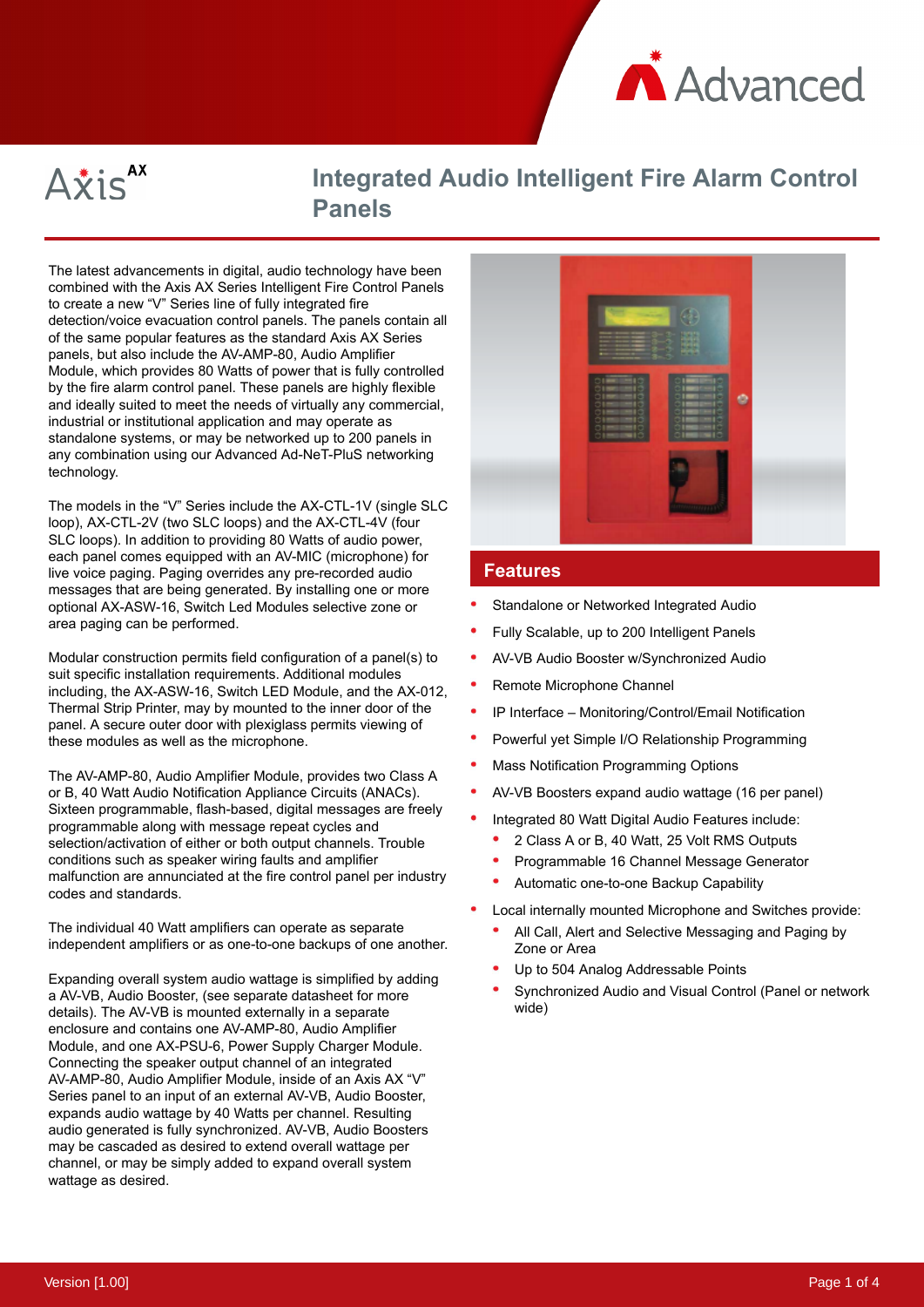Simplifying and reducing initial system set-up, Axis AX "V" Series Intelligent Fire Alarm Control Panels are equipped with an installer-friendly "Auto-Learn/Loop Detection" feature that permits the rapid recognition of all signaling line circuits' devices. This rapid recognition, simplifies the assignment of critical life safety functions immediately. Assignments include: intelligent detector type and operation criteria, addressable input device recognition as an alarm input, and addressable output control on a general alarm basis.

#### **Listings and Approvals**

- ETL ANSI/UL 864/1711/1481 Listed: 101564744NYM-001, 100027836NYM-001c
- CSFM Approved: 7165-1713:0101
- NYCFD COA #6105

Designed with built-in powerful installation and customization tools, the Axis AX "V" Series Intelligent Fire Alarm Control Panels can adapt to virtually any application requirement. With DynamiX programming, typical time consuming complexities associated with I/O relationship programming such as two-stage multi-pattern NAC control, intelligent detector drift compensation, precision response/ sensitivity mode settings, flexible timing functions, and more, are sharply reduced.

The Axis AX "V" Series Intelligent Fire Alarm Control Panels are fully field programmable via the onboard graphical LCD display and alphanumeric keypad. Front panel programming may encompass defining input to output relationships, configuring output circuit characteristics, entering zone, device, and other text descriptions, and configuring multiple user-access passwords.

To maximize the capability and flexibility of the Axis AX "V" Series Intelligent Fire Alarm Control Panel and expand upon the customization of an installation, the Advanced Windows based PC-NeT field configuration tool is available. The PC-NeT field configuration tool is a powerful, user-friendly programming tool that allows users to perform virtually any I/O relationship with multiple criteria. Simple drop-down menus with point-and-click operation makes project commissioning and troubleshooting fast and efficient.

Designed with the technician in mind, each module of the Axis AX "V" Series panel is easy to install and service. The integral power supply offers status LEDs, temperature compensated charging, and the ability to operate directly from the batteries when AC supply is not yet available at the installation site. A unique built-in intelligent multi-meter allows technicians to interrogate any input and/or output and diagnose potential time consuming trouble issues with virtually no complications or aggravation. With an Axis AX "V" Series panel, servicing a customer after installation can be as simple as using Advanced Fire Systems Remote Diagnostic Virtual Panel Simulator and/or ipGateway (AX-LAN). The ipGateway (AX-LAN) provides real time text and email alerts of system status.

| Reset                                                     |
|-----------------------------------------------------------|
| Ack (panel buzzer acknowledge)                            |
| Resound (resound signals)                                 |
| Silence (silence signals)                                 |
| <b>Fire Drill</b>                                         |
| Function Keys (3 - programmable control buttons)          |
| Navigation Keys (up, down, left, right, and tick [enter]) |
| 12 Button Keypad (numbers, letters, esc, and menu)        |

| Alarm                 | Red    |
|-----------------------|--------|
| Pre-Alarm             | Red    |
| <b>Disable</b>        | Yellow |
| Test                  | Yellow |
| P.A.S.                | Yellow |
| Power                 | Green  |
| Supervisory           | Yellow |
| <b>NAC Silenced</b>   | Yellow |
| <b>NAC Trouble</b>    | Yellow |
| <b>NAC Disabled</b>   | Yellow |
| <b>System Trouble</b> | Yellow |
| Programming           | Yellow |
| Programmable LED 1    | Red    |
| Programmable LED 2-5  | Yellow |
|                       |        |



#### **Advanced User Interface w/Graphical LCD:**

Designed to be user-friendly and easy to operate, the Advanced User Interface w/Graphical LCD (backlit 240 x 64) is the information and control center for the Axis<sup>AX</sup> "V" Series Intelligent Fire Alarm Control Panel(s).

The unit incorporates a graphical LCD display, LED status indicators, control buttons (including 3 programmable buttons), navigation buttons, and a 12 button keypad for complete system status, interrogation, and control.

**LED Status Indicators** 

**Graphical Liquid Crystal Display** 

**12 Button Keypad** (Numbers & Letters)

**Navigation Buttons**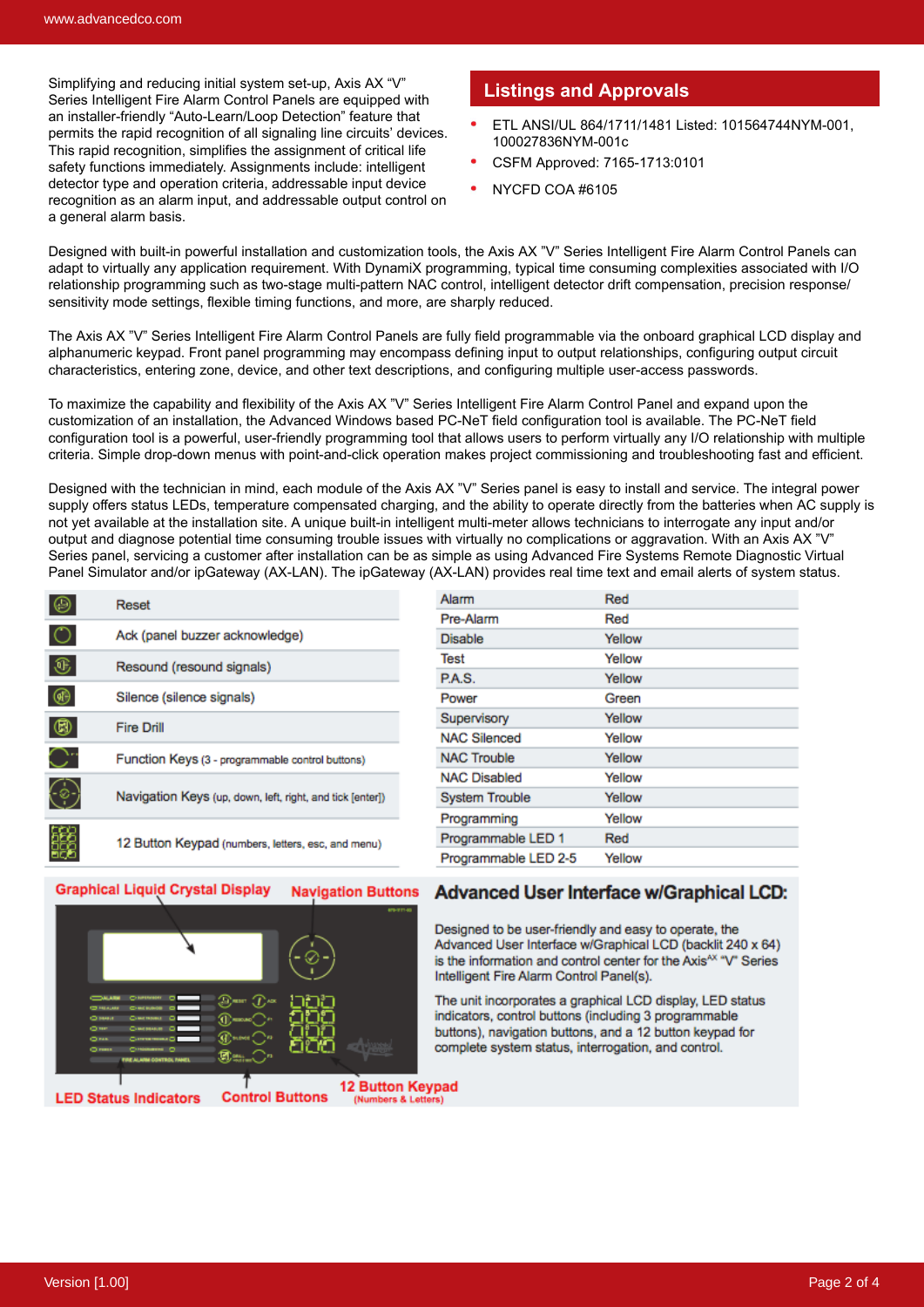| <b>Specification</b>                                                                                                                                                        |                                                                                                                                                                                                                                                                                             |  |  |
|-----------------------------------------------------------------------------------------------------------------------------------------------------------------------------|---------------------------------------------------------------------------------------------------------------------------------------------------------------------------------------------------------------------------------------------------------------------------------------------|--|--|
| <b>Operating Voltage</b>                                                                                                                                                    | 120 VAC (1.4A) - 240 VAC (0.7A), 50/60Hz                                                                                                                                                                                                                                                    |  |  |
| System-Brown-Out                                                                                                                                                            | 98 VAC nominal                                                                                                                                                                                                                                                                              |  |  |
| <b>Battery Circuit</b><br><b>Charging Voltage</b><br>Temp. Compensated Charging Current<br><b>Battery Derating Factor</b><br><b>Battery Capacity</b><br><b>Battery Fuse</b> | 27.4 VDC nominal<br>2 Amp<br>0.83A<br>7 Ah (minimum), 48 Ah (maximum)<br>5A @ 240 VAC, Time Delayed, Ceramic, High Breaking (In-line Wire Link)                                                                                                                                             |  |  |
| Fire, Supervisory, and Trouble Relays<br><b>Type</b><br>Rating<br><b>Trouble Relay</b>                                                                                      | (Power Limited - When utilizing system power)<br>Form "C"<br>1A @ 30 VDC/VAC<br>Normally Active (Fail-safe operation)                                                                                                                                                                       |  |  |
| <b>Auxiliary Power Outputs</b><br>Resettable<br>Voltage<br>Current<br><b>Reset Time</b><br>Non-Resettable<br>Voltage<br>Current                                             | (Power Limited)<br>24 VDC<br>5A<br>10 - 15 Seconds<br>24 VDC<br>.5A                                                                                                                                                                                                                         |  |  |
| Humidity                                                                                                                                                                    | 85% RH                                                                                                                                                                                                                                                                                      |  |  |
| Temperatures<br>Operating<br>Recommended Room                                                                                                                               | 32 °F - 120 °F (0 °C - 49 °C)<br>60 °F - 86 °F (15 °C - 27 °C)                                                                                                                                                                                                                              |  |  |
| Enclosure Dimensions<br>Back Box<br>Housing                                                                                                                                 | 22.6"H x 14.5"W x 5.5"D<br>24.1"H x 16"W x 6.3"D                                                                                                                                                                                                                                            |  |  |
| <b>SLC Loop</b><br>Class (Style)<br>Voltage<br>Minimum Return Voltage<br>Current                                                                                            | (Power Limited)<br>Class A or B (Style 4, 6 or 7)<br>24 VDC<br>17 VDC<br>.5A                                                                                                                                                                                                                |  |  |
| <b>NAC Circuits</b><br>Class (Style)<br>Voltage<br>Minimum Return Voltage<br>Current<br>Maximum Voltage Drop<br>Maximum Line Impedance                                      | (Power Limited)<br>Class A or B (Class B end-of-line = $10K$ )<br>24 VDC (Filtered and regulated)<br>16 VDC<br>2A (Each)<br>3 VDC<br>$1.5 \Omega$                                                                                                                                           |  |  |
| <b>RS232</b><br><b>Baud Rate</b><br>Parity<br>Data Bits<br>Stop Bits                                                                                                        | Supervised, Optically Isolated<br>9600<br>None<br>8<br>1                                                                                                                                                                                                                                    |  |  |
| <b>Base Card Operating Current</b><br>AX-CTL-1<br>AX-CTL-2<br>AX-CTL-4                                                                                                      | Alarm<br>Quiescent<br>110 mA<br>195 mA<br>110 mA<br>195 mA<br>175 mA<br>260 mA                                                                                                                                                                                                              |  |  |
| AV-AMP-80<br>Input Voltage/Current<br>Amplifier #1 Output<br>Amplifier #2 Output<br>Activation<br>AV-MIC                                                                    | 24 VDC (Operating range 15-30 VDC), Quiescent .035A / Alarm .220A plus<br>speaker load<br>40 Watts @ 25 Vrms, Class A or B (Class B end-of-line = 4.7K)<br>40 Watts @ 25 Vrms, Class A or B (Class B end-of-line = 4.7K)<br>RS-485 (PBus) or Contact Closure<br>Supervised Microphone Input |  |  |